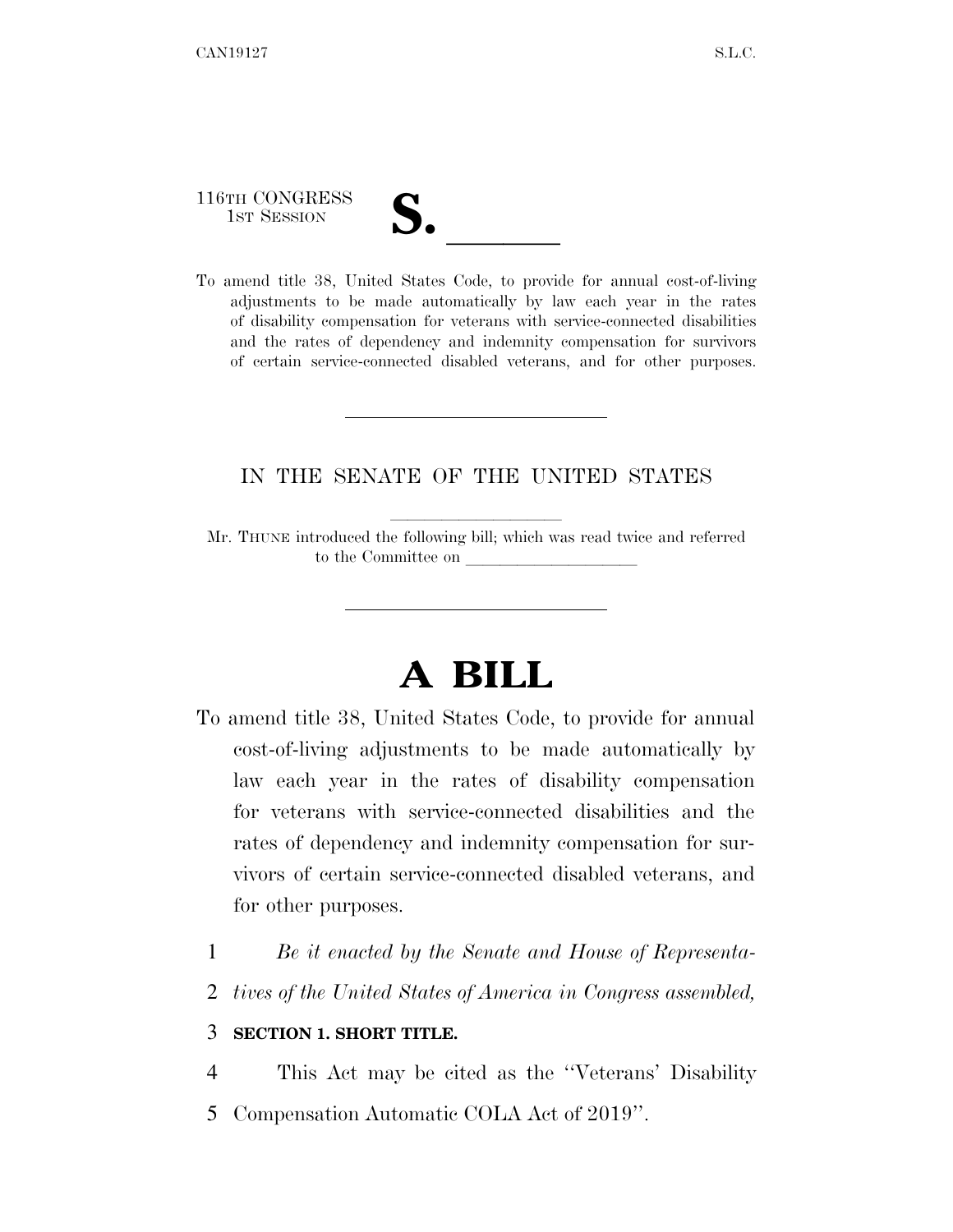|               | 1 SEC. 2. AUTOMATIC ANNUAL INCREASE IN RATES OF DIS- |
|---------------|------------------------------------------------------|
| $\mathcal{D}$ | ABILITY COMPENSATION AND DEPENDENCY                  |
|               | AND INDEMNITY COMPENSATION.                          |

 (a) INDEXING TO SOCIAL SECURITY INCREASES.— Section 5312 of title 38, United States Code, is amend-ed—

 (1) by redesignating subsection (c) as sub-section (d); and

 (2) by inserting after subsection (b) the fol-lowing new subsection:

 $\frac{1}{2}$  (c)(1) Whenever there is an increase in benefit amounts payable under title II of the Social Security Act (42 U.S.C. 401 et seq.) as a result of a determination 14 made under section  $215(i)$  of such Act  $(42 \text{ U.S.C. } 415(i)),$  the Secretary shall, effective on the date of such increase in benefit amounts, increase the dollar amounts in effect for the payment of disability compensation and depend- ency and indemnity compensation by the Secretary, as specified in paragraph (2), as such amounts were in effect immediately before the date of such increase in benefit amounts payable under title II of the Social Security Act, by the same percentage as the percentage by which such benefit amounts are increased.

24 "(2) The dollar amounts to be increased pursuant to paragraph (1) are the following: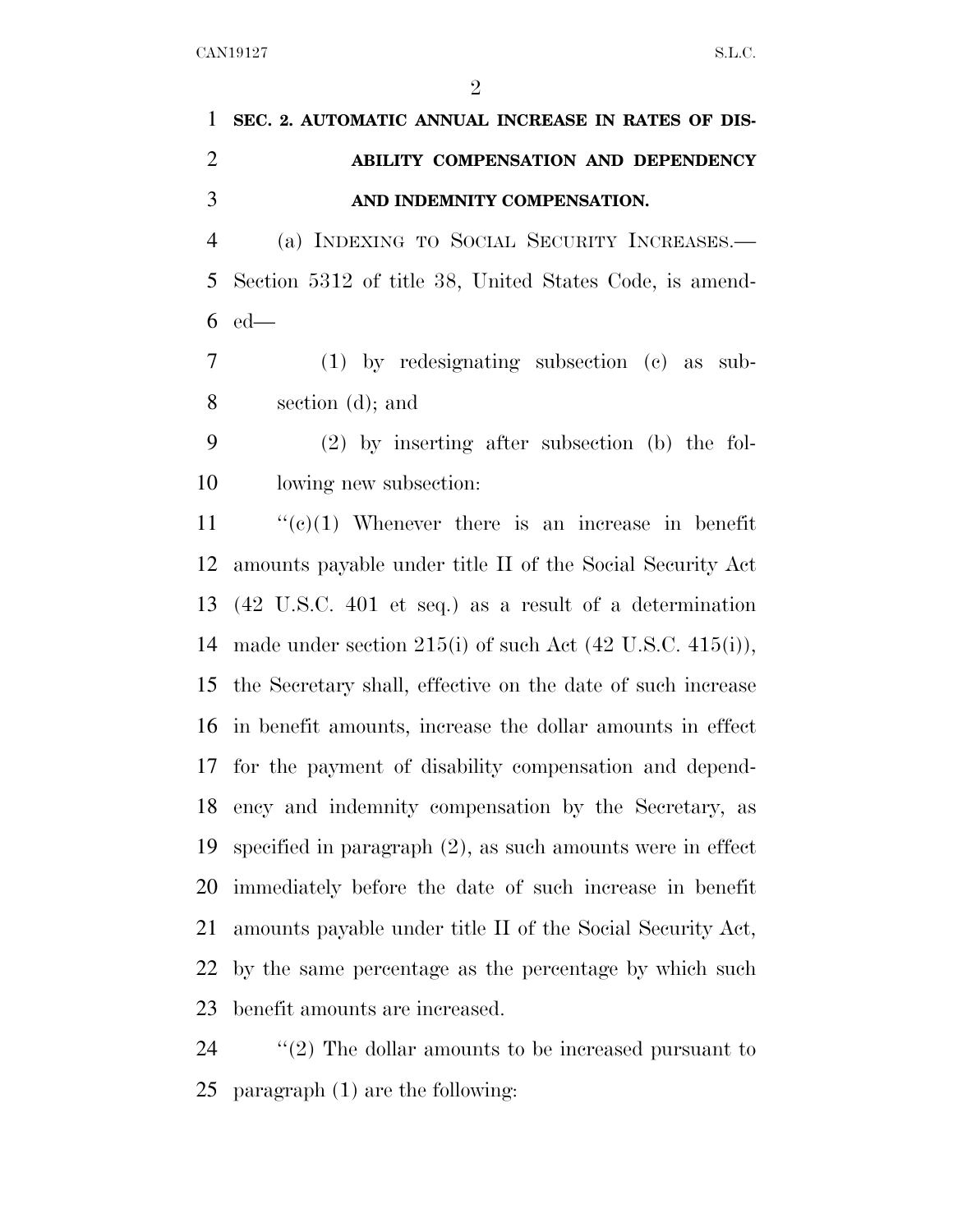| $\mathbf{1}$   | "(A) DISABILITY COMPENSATION.—Each of the             |
|----------------|-------------------------------------------------------|
| $\overline{2}$ | dollar amounts in effect under section 1114 of this   |
| 3              | title.                                                |
| $\overline{4}$ | "(B) ADDITIONAL COMPENSATION FOR<br>DE-               |
| 5              | PENDENTS.—Each of the dollar amounts in effect        |
| 6              | under section $1115(1)$ of this title.                |
| 7              | "(C) CLOTHING ALLOWANCE.—The dollar                   |
| 8              | amount in effect under section 1162 of this title.    |
| 9              | "(D) NEW DIC RATES.—Each of the dollar                |
| 10             | amounts in effect under paragraphs $(1)$ and $(2)$ of |
| 11             | section $1311(a)$ of this title.                      |
| 12             | "(E) OLD DIC RATES.—Each of the dollar                |
| 13             | amounts in effect under section $1311(a)(3)$ of this  |
| 14             | title.                                                |
| 15             | "(F) ADDITIONAL DIC FOR SURVIVING SPOUSES             |
| 16             | WITH MINOR CHILDREN.—The dollar amount in ef-         |
| 17             | fect under section $1311(b)$ of this title.           |
| 18             | "(G) ADDITIONAL DIC FOR DISABILITY.—Each              |
| 19             | of the dollar amounts in effect under subsections (c) |
| 20             | and (d) of section 1311 of this title.                |
| 21             | "(H) DIC FOR DEPENDENT CHILDREN.—Each                 |
| 22             | of the dollar<br>amounts in effect under sections     |
| 23             | $1313(a)$ and 1314 of this title."; and               |
|                |                                                       |